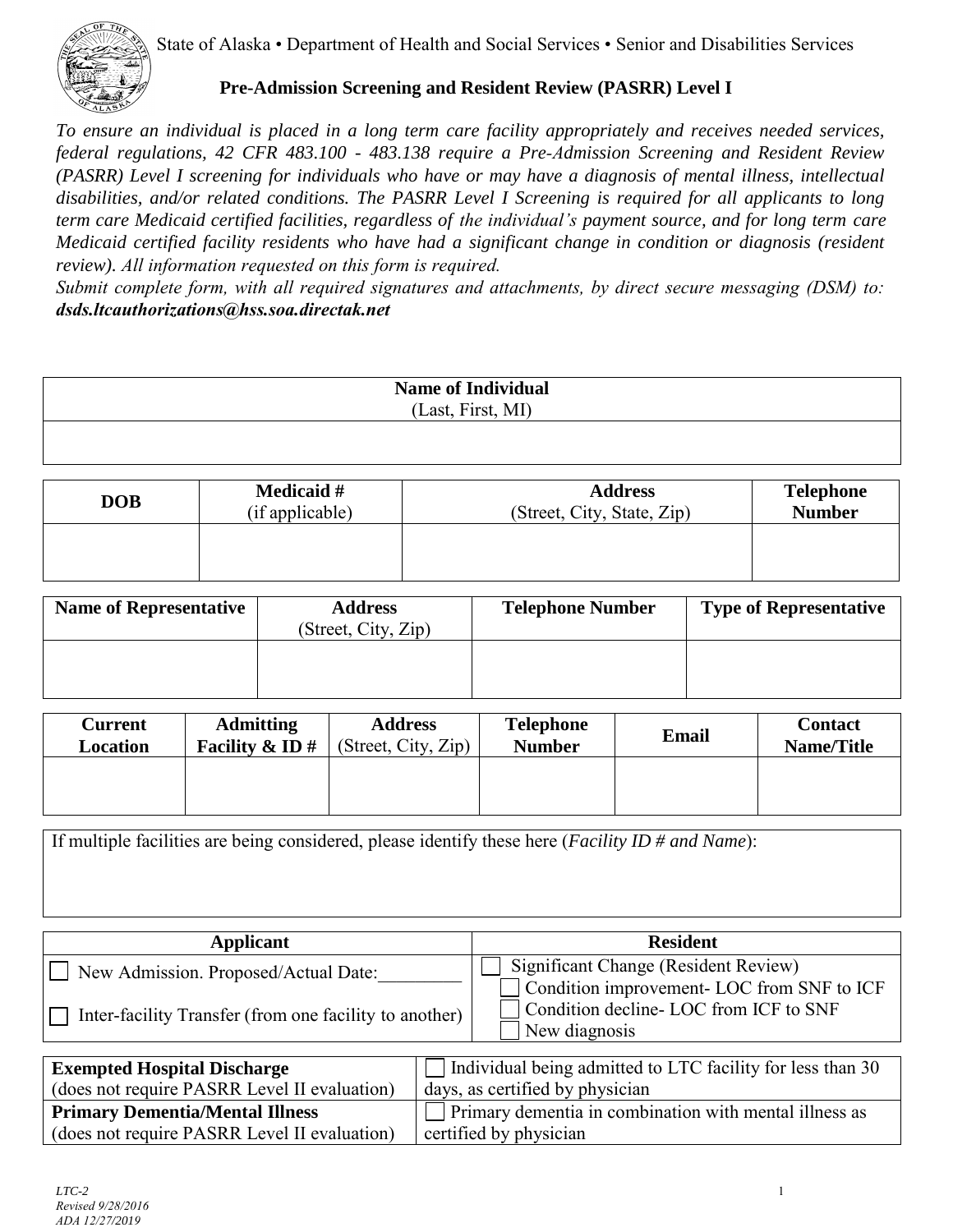| $\cdots$<br>$ID#$ :<br>' OI<br>ı n<br>. я<br>$1 - 1$<br>$   -$<br>$\overline{ }$ |  |
|----------------------------------------------------------------------------------|--|
|                                                                                  |  |

| <b>PASRR Categorical</b> | Individual has a primary diagnosis of dementia, Alzheimer's disease or related               |
|--------------------------|----------------------------------------------------------------------------------------------|
| <b>Determinations</b>    | disorder in combination with diagnosis of intellectual disability or related                 |
| (certain circumstances)  | condition. (Further evaluation may be required for validation of diagnosis)                  |
| that are time-limited    | Individual admitted directly to LTC facility from hospital for convalescent care for         |
| that only require an     | an acute physical illness and is likely to require less than 90 days of NF services          |
| abbreviated PASRR        | $\Box$ Terminal illness, as certified by physician (life expectancy of less than six months) |
| Level II evaluation      | Severe physical illness resulting in level of impairment so severe that individual           |
| report)                  | needs LTC services but cannot be expected to benefit from specialized services.              |

| <b>Identify primary/secondary</b><br>diagnosis, applicable code, and<br>age of onset                                           | <b>Primary Diagnosis and</b><br>Code (ICD-10) | <b>Secondary Diagnosis and</b><br>Code (ICD-10) |     | Date of<br><b>Onset</b> |
|--------------------------------------------------------------------------------------------------------------------------------|-----------------------------------------------|-------------------------------------------------|-----|-------------------------|
| <b>Mental Illness</b>                                                                                                          |                                               |                                                 |     |                         |
| <b>Intellectual Disability</b>                                                                                                 |                                               |                                                 |     |                         |
| <b>Related Condition</b>                                                                                                       |                                               |                                                 |     |                         |
| The individual has been referred for or has received services/treatment for mental<br>illness                                  |                                               |                                                 | Yes | N <sub>0</sub>          |
| The individual has been referred for or has received services/treatment for<br>intellectual disability or related condition    |                                               |                                                 | Yes | No                      |
| The individual has a history or other indication of substance abuse disorder                                                   |                                               |                                                 | Yes | N <sub>0</sub>          |
| Any known or suspected diagnosis of mental illness, intellectual disability,<br>substance abuse disorder, or related condition |                                               |                                                 | Yes | N <sub>o</sub>          |
| <b>Physician's Name:</b>                                                                                                       |                                               | Date:                                           |     |                         |
| <b>Physician's Signature:</b>                                                                                                  |                                               |                                                 |     |                         |

| <b>Functional and Adaptive Needs</b> (Check all that apply) |                                                                                           |                                                                                            |
|-------------------------------------------------------------|-------------------------------------------------------------------------------------------|--------------------------------------------------------------------------------------------|
| <b>Communication/Language</b>                               | unable to communicate basic needs<br>does not understand directions                       | does not participate in conversation<br>incoherent/bizarre speech content                  |
| <b>Challenges with Practical</b><br><b>Skills</b>           | occupation skills<br>safety<br>schedule/routines<br>mobility/travel/transportation        | use of money<br>healthcare and self-care<br>use of telephone                               |
| <b>Challenges with Conceptual</b><br>Skills                 | language and literacy<br>limitations in reasoning<br>learning, problem-solving            | time & number concepts<br>self-direction                                                   |
| <b>Completion of</b><br><b>Tasks/Activities</b>             | difficulty completing<br>makes mistakes/errors with tasks<br>needs assistance to complete | slow pace to completion<br>lacks persistence<br>difficulty concentrating                   |
| <b>Harmful to Self or Others</b>                            | head bangs<br>hits, bites, or scratches self<br>threatens physical violence               | causes physical pain to others<br>threatens physical violence<br>suicidal ideation/attempt |
| <b>Unusual Activities</b>                                   | talks to self<br>makes faces or odd noises                                                | stares at objects or into space<br>hallucinations or delusions                             |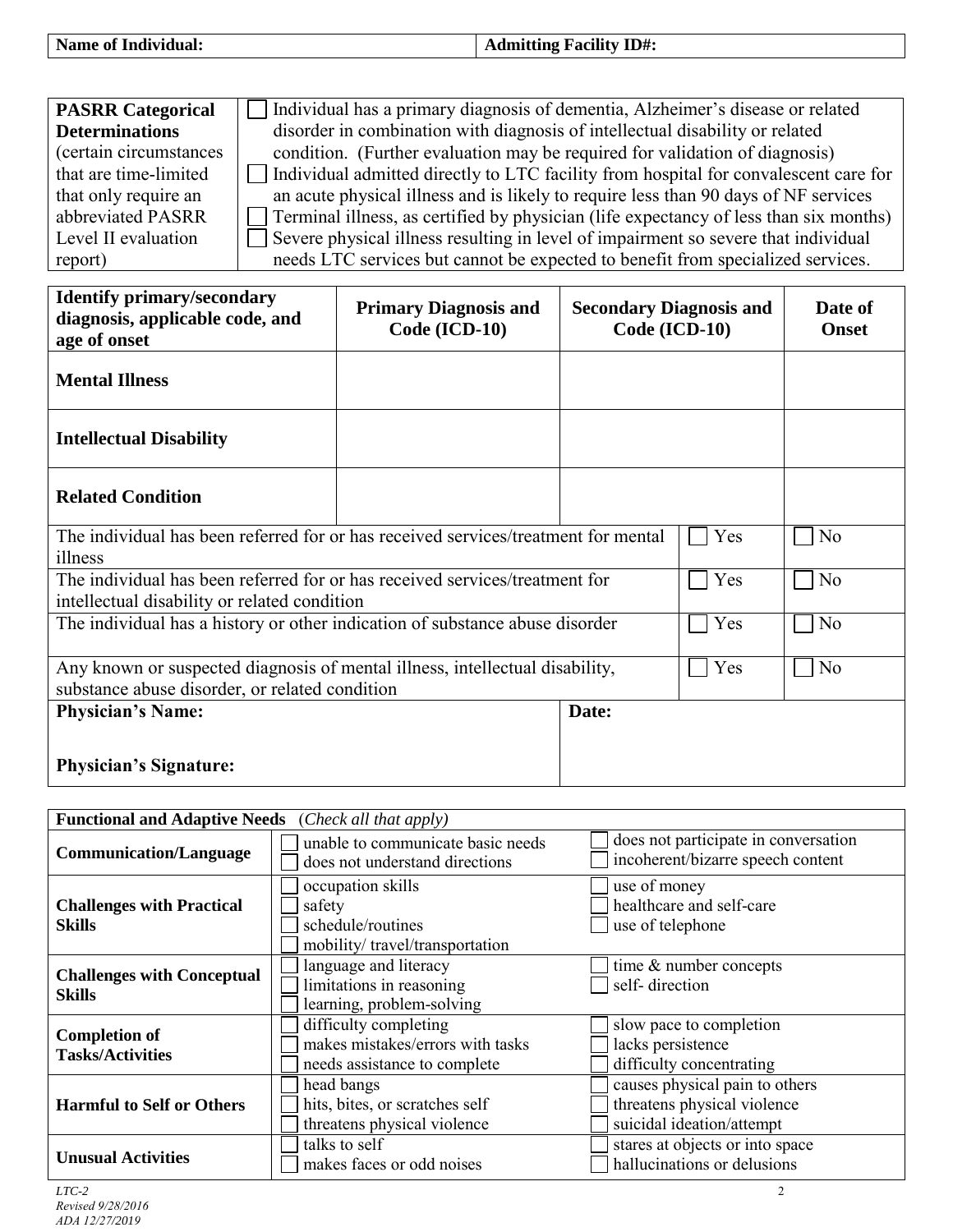| <b>Name of Individual:</b> | Admitting Facility ID#: |
|----------------------------|-------------------------|
|----------------------------|-------------------------|

| <b>Disruptive Behavior</b>                                                      | challenging/combative<br>interferes with others<br>excessive irritability                              | yells or screams<br>uncooperative<br>overly demanding                                            |
|---------------------------------------------------------------------------------|--------------------------------------------------------------------------------------------------------|--------------------------------------------------------------------------------------------------|
| <b>Socially Inappropriate</b><br><b>Behaviors</b>                               | spits at others<br>verbally abusive<br>inability to follow rules<br>history of altercation             | social isolation<br>challenges with independent living<br>inappropriately touches self or others |
| <b>Withdrawn Behavior</b>                                                       | difficulty interacting with others<br>sad or worried                                                   | uninterested in activities<br>anxious or fearful                                                 |
| <b>Destructive to Property</b>                                                  | defaces or breaks objects<br>tears or cuts materials                                                   | attempts to burn objects                                                                         |
| <b>Has Experienced</b><br><b>Restrictive Interventions</b>                      | interpersonal skills<br>restraints                                                                     | medication to control behavior                                                                   |
| <b>Challenges with Social</b><br><b>Skills</b>                                  | seclusion<br>social responsibility<br>self-esteem                                                      | social problem-solving<br>vulnerable to manipulation by others                                   |
| <b>Check all that were</b><br>reviewed during PASRR<br><b>Level I Screening</b> | H&P (required)<br>Plan of Care<br>Current psychological evaluation (if applicable)<br>Other (specify): |                                                                                                  |

## **Signatures and Contact Information**

 *The State is responsible for the final determination regarding PASRR. If review of the Level I PASRR Screening indicates a need for a PASRR Level II evaluation, the State may require additional documentation, will complete the evaluation and make a determination regarding appropriate placement within 7-9 business days, and will notify all parties of the outcome.* 

| Name of person<br><b>Completing this PASRR</b><br><b>Level I Screening</b> | <b>Date</b> | <b>Telephone Number</b> | Email |  |
|----------------------------------------------------------------------------|-------------|-------------------------|-------|--|
|                                                                            |             |                         |       |  |
| Signature:                                                                 |             |                         |       |  |